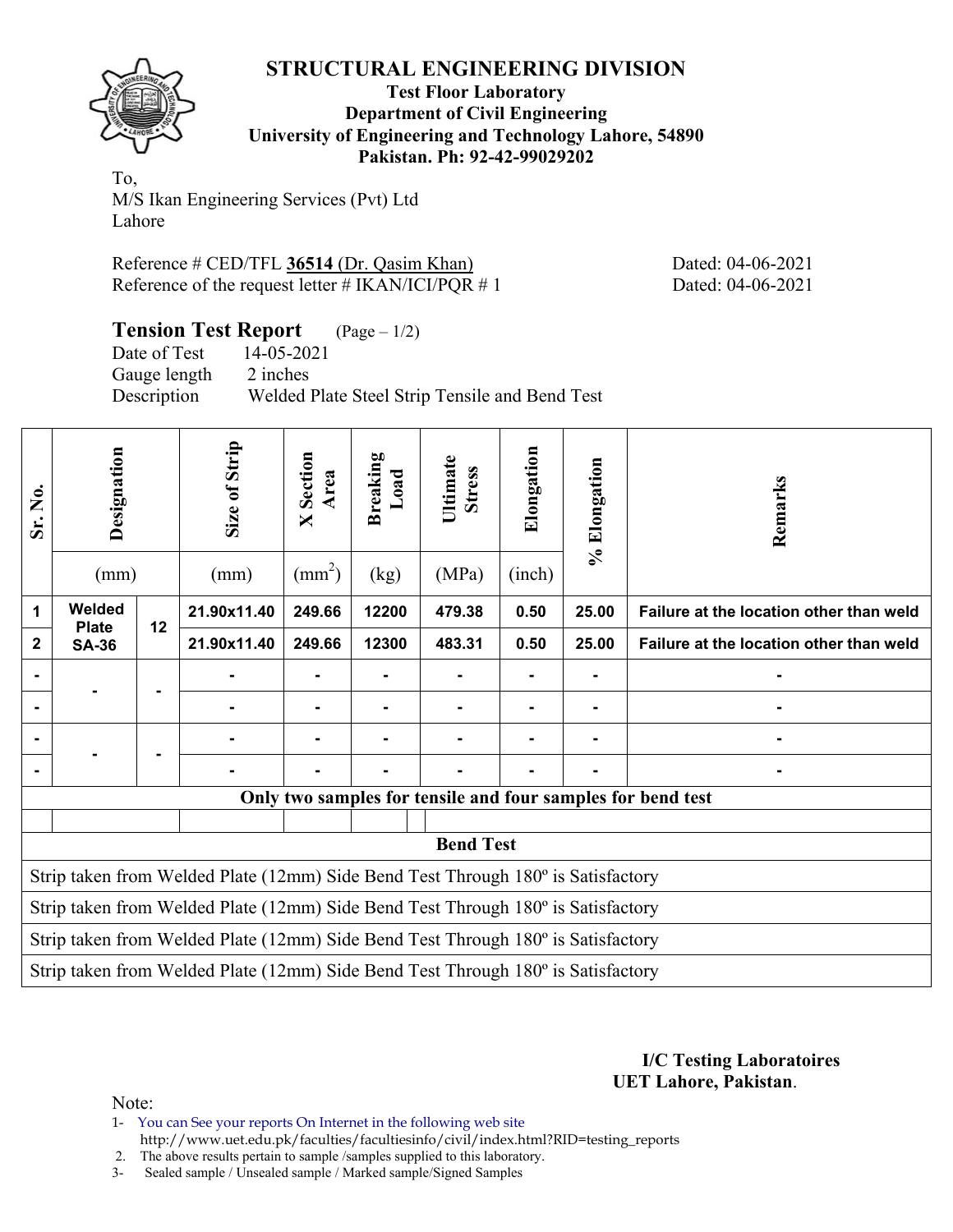

**Test Floor Laboratory Department of Civil Engineering University of Engineering and Technology Lahore, 54890 Pakistan. Ph: 92-42-99029202** 

To, M/S Ikan Engineering Services (Pvt) Ltd Lahore

Reference # CED/TFL **36514** (Dr. Qasim Khan) Dated: 04-06-2021 Reference of the request letter # IKAN/ICI/PQR # 2 Dated: 04-06-2021

**Tension Test Report** (Page – 2/2)

Date of Test 14-05-2021 Gauge length 2 inches Description Welded Plate Steel Strip Tensile and Bend Test

| Welded<br>21.40x7.90<br>169.06<br>11000<br>638.29<br>1.00<br>1<br>50.00<br>Failure at the location other than weld<br>8<br><b>Plate</b><br>22.40x7.80<br>174.72<br>11500<br>645.69<br>1.10<br>55.00<br>Failure at the location other than weld<br>$\mathbf{2}$<br><b>SS-304</b><br>۰<br>$\blacksquare$<br>$\blacksquare$<br>۰<br>$\blacksquare$<br>$\blacksquare$<br>Only two samples for tensile and four samples for bend test<br><b>Bend Test</b><br>Strip taken from Welded Plate (8mm) Side Bend Test Through 180° is Satisfactory<br>Strip taken from Welded Plate (8mm) Side Bend Test Through 180° is Satisfactory<br>Strip taken from Welded Plate (8mm) Side Bend Test Through 180° is Satisfactory<br>Strip taken from Welded Plate (8mm) Side Bend Test Through 180° is Satisfactory | Sr. No. | Designation<br>(mm) | Size of Strip<br>(mm) | Section<br>Area<br>$\boxtimes$<br>$\text{ (mm}^2\text{)}$ | <b>Breaking</b><br>$\mathbf{L}\mathbf{0}\mathbf{a}\mathbf{d}$<br>(kg) | Ultimate<br><b>Stress</b><br>(MPa) | Elongation<br>(inch) | % Elongation | Remarks |
|--------------------------------------------------------------------------------------------------------------------------------------------------------------------------------------------------------------------------------------------------------------------------------------------------------------------------------------------------------------------------------------------------------------------------------------------------------------------------------------------------------------------------------------------------------------------------------------------------------------------------------------------------------------------------------------------------------------------------------------------------------------------------------------------------|---------|---------------------|-----------------------|-----------------------------------------------------------|-----------------------------------------------------------------------|------------------------------------|----------------------|--------------|---------|
|                                                                                                                                                                                                                                                                                                                                                                                                                                                                                                                                                                                                                                                                                                                                                                                                  |         |                     |                       |                                                           |                                                                       |                                    |                      |              |         |
|                                                                                                                                                                                                                                                                                                                                                                                                                                                                                                                                                                                                                                                                                                                                                                                                  |         |                     |                       |                                                           |                                                                       |                                    |                      |              |         |
|                                                                                                                                                                                                                                                                                                                                                                                                                                                                                                                                                                                                                                                                                                                                                                                                  |         |                     |                       |                                                           |                                                                       |                                    |                      |              |         |
|                                                                                                                                                                                                                                                                                                                                                                                                                                                                                                                                                                                                                                                                                                                                                                                                  |         |                     |                       |                                                           |                                                                       |                                    |                      |              |         |
|                                                                                                                                                                                                                                                                                                                                                                                                                                                                                                                                                                                                                                                                                                                                                                                                  |         |                     |                       |                                                           |                                                                       |                                    |                      |              |         |
|                                                                                                                                                                                                                                                                                                                                                                                                                                                                                                                                                                                                                                                                                                                                                                                                  |         |                     |                       |                                                           |                                                                       |                                    |                      |              |         |
|                                                                                                                                                                                                                                                                                                                                                                                                                                                                                                                                                                                                                                                                                                                                                                                                  |         |                     |                       |                                                           |                                                                       |                                    |                      |              |         |
|                                                                                                                                                                                                                                                                                                                                                                                                                                                                                                                                                                                                                                                                                                                                                                                                  |         |                     |                       |                                                           |                                                                       |                                    |                      |              |         |
|                                                                                                                                                                                                                                                                                                                                                                                                                                                                                                                                                                                                                                                                                                                                                                                                  |         |                     |                       |                                                           |                                                                       |                                    |                      |              |         |
|                                                                                                                                                                                                                                                                                                                                                                                                                                                                                                                                                                                                                                                                                                                                                                                                  |         |                     |                       |                                                           |                                                                       |                                    |                      |              |         |
|                                                                                                                                                                                                                                                                                                                                                                                                                                                                                                                                                                                                                                                                                                                                                                                                  |         |                     |                       |                                                           |                                                                       |                                    |                      |              |         |
|                                                                                                                                                                                                                                                                                                                                                                                                                                                                                                                                                                                                                                                                                                                                                                                                  |         |                     |                       |                                                           |                                                                       |                                    |                      |              |         |
|                                                                                                                                                                                                                                                                                                                                                                                                                                                                                                                                                                                                                                                                                                                                                                                                  |         |                     |                       |                                                           |                                                                       |                                    |                      |              |         |

**I/C Testing Laboratoires UET Lahore, Pakistan**.

Note:

1- You can See your reports On Internet in the following web site http://www.uet.edu.pk/faculties/facultiesinfo/civil/index.html?RID=testing\_reports

2. The above results pertain to sample /samples supplied to this laboratory.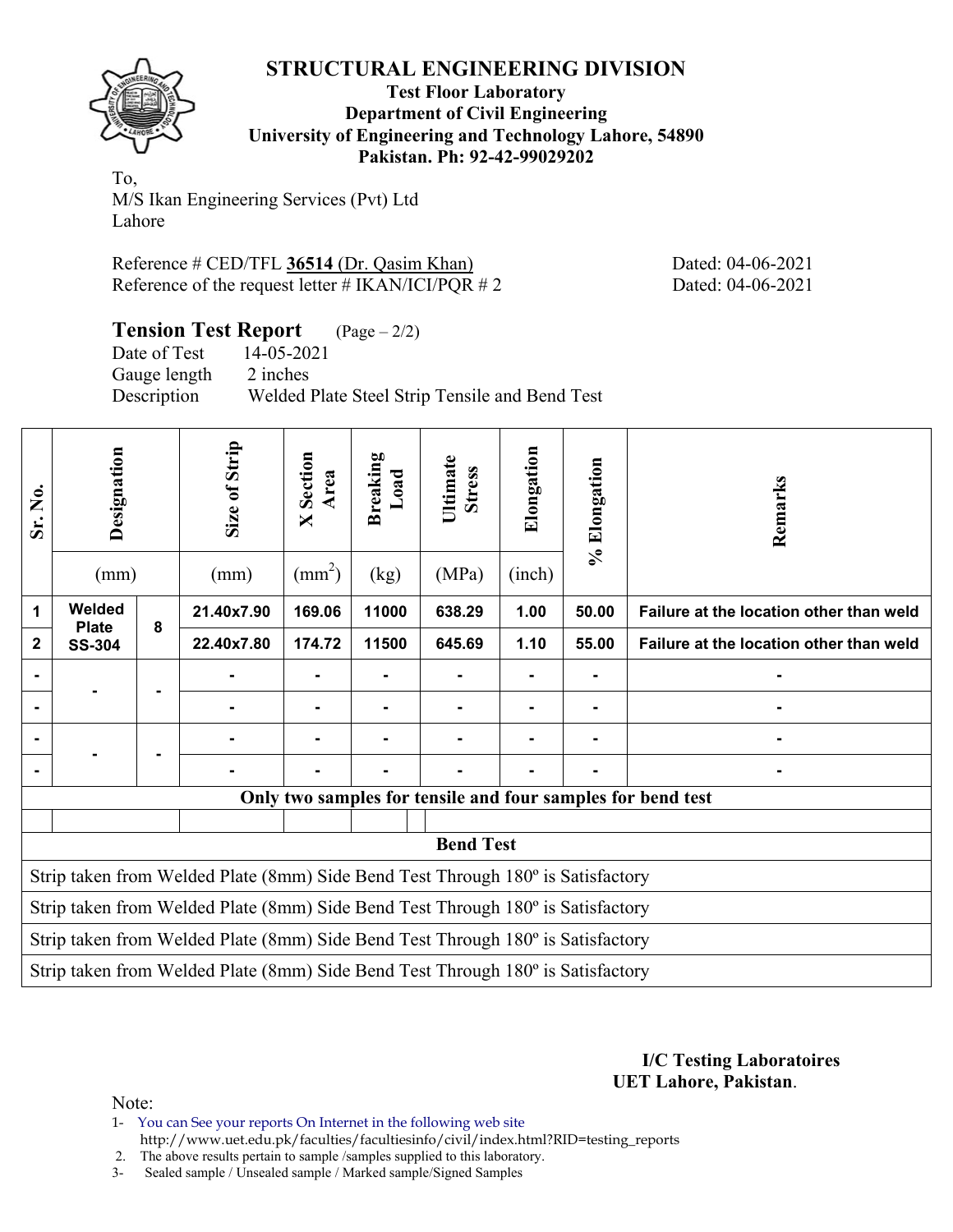

#### **Test Floor Laboratory Department of Civil Engineering University of Engineering and Technology Lahore, 54890 Pakistan. Ph: 92-42-99029202**

To, Sr. Project Manager Izhar Group of Companies Construction of The Structural Works of Dolmen Shopping Mall DHA Lahore

| Reference # CED/TFL 36547 (Dr. Qasim Khan)                | Dated: 11-06-2021 |
|-----------------------------------------------------------|-------------------|
| Reference of the request letter $\#$ ICPL/CONST-DML/21/52 | Dated: 11-06-2021 |

### **Tension Test Report** (Page -1/1)

Date of Test 14-06-2021 Gauge length 8 inches

Description Deformed Steel Bar Tensile and Bend Test as per ASTM-A615

| Sr. No.        | Weight         |                          | Diameter/<br><b>Size</b><br>(mm) |                          | Area<br>$(in^2)$         | <b>Yield load</b>                                   | <b>Breaking</b><br>Load |         | <b>Yield Stress</b><br>(psi) |                                                                 | <b>Ultimate Stress</b><br>(psi) | Elongation               | % Elongation   | Remarks |
|----------------|----------------|--------------------------|----------------------------------|--------------------------|--------------------------|-----------------------------------------------------|-------------------------|---------|------------------------------|-----------------------------------------------------------------|---------------------------------|--------------------------|----------------|---------|
|                | (1bs/ft)       | Nominal                  | Actual                           | Nominal                  | <b>Actual</b>            | (kg)                                                | (kg)                    | Nominal | <b>Actual</b>                | Nominal                                                         | <b>Actual</b>                   | (inch)                   |                |         |
| $\mathbf{1}$   | 0.421          | 10                       | 10.08                            | 0.12                     | 0.124                    | 3700                                                | 5900                    | 67975   | 65980                        | 108393                                                          | 105200                          | 1.20                     | 15.0           |         |
| $\mathbf{2}$   | 0.408          | 10                       | 9.92                             | 0.12                     | 0.120                    | 3700                                                | 5700                    | 67975   | 68050                        | 104719                                                          | 104900                          | 1.10                     | 13.8           |         |
|                |                | $\overline{\phantom{0}}$ |                                  |                          |                          |                                                     |                         |         |                              |                                                                 |                                 |                          |                |         |
| $\blacksquare$ | $\blacksquare$ | $\overline{\phantom{a}}$ | $\blacksquare$                   | $\blacksquare$           | $\overline{\phantom{0}}$ |                                                     |                         |         |                              | $\overline{\phantom{a}}$                                        | $\overline{\phantom{0}}$        | $\overline{\phantom{0}}$ | $\blacksquare$ |         |
|                | $\overline{a}$ | Ξ.                       |                                  |                          | $\overline{\phantom{0}}$ |                                                     |                         |         |                              | $\overline{\phantom{0}}$                                        | $\overline{\phantom{0}}$        | $\overline{\phantom{0}}$ |                |         |
|                |                | $\overline{\phantom{0}}$ | $\overline{\phantom{0}}$         | $\overline{\phantom{0}}$ | $\blacksquare$           |                                                     |                         |         | $\overline{\phantom{a}}$     | $\overline{\phantom{0}}$                                        |                                 | ٠                        |                |         |
|                |                |                          |                                  |                          |                          |                                                     |                         |         |                              | Note: only two samples for tensile and one sample for bend test |                                 |                          |                |         |
|                |                |                          |                                  |                          |                          |                                                     |                         |         |                              |                                                                 |                                 |                          |                |         |
|                |                |                          |                                  |                          |                          |                                                     | <b>Bend Test</b>        |         |                              |                                                                 |                                 |                          |                |         |
|                |                |                          |                                  |                          |                          | 10mm Dia Bar Bend Test Through 180° is Satisfactory |                         |         |                              |                                                                 |                                 |                          |                |         |
|                |                |                          |                                  |                          |                          |                                                     |                         |         |                              |                                                                 |                                 |                          |                |         |
|                |                |                          |                                  |                          |                          |                                                     |                         |         |                              |                                                                 |                                 |                          |                |         |

**I/C Testing Laboratoires UET Lahore, Pakistan**.

Note:

1- You can See your reports On Internet in the following web site http://www.uet.edu.pk/faculties/facultiesinfo/civil/index.html?RID=testing\_reports

2. The above results pertain to sample /samples supplied to this laboratory.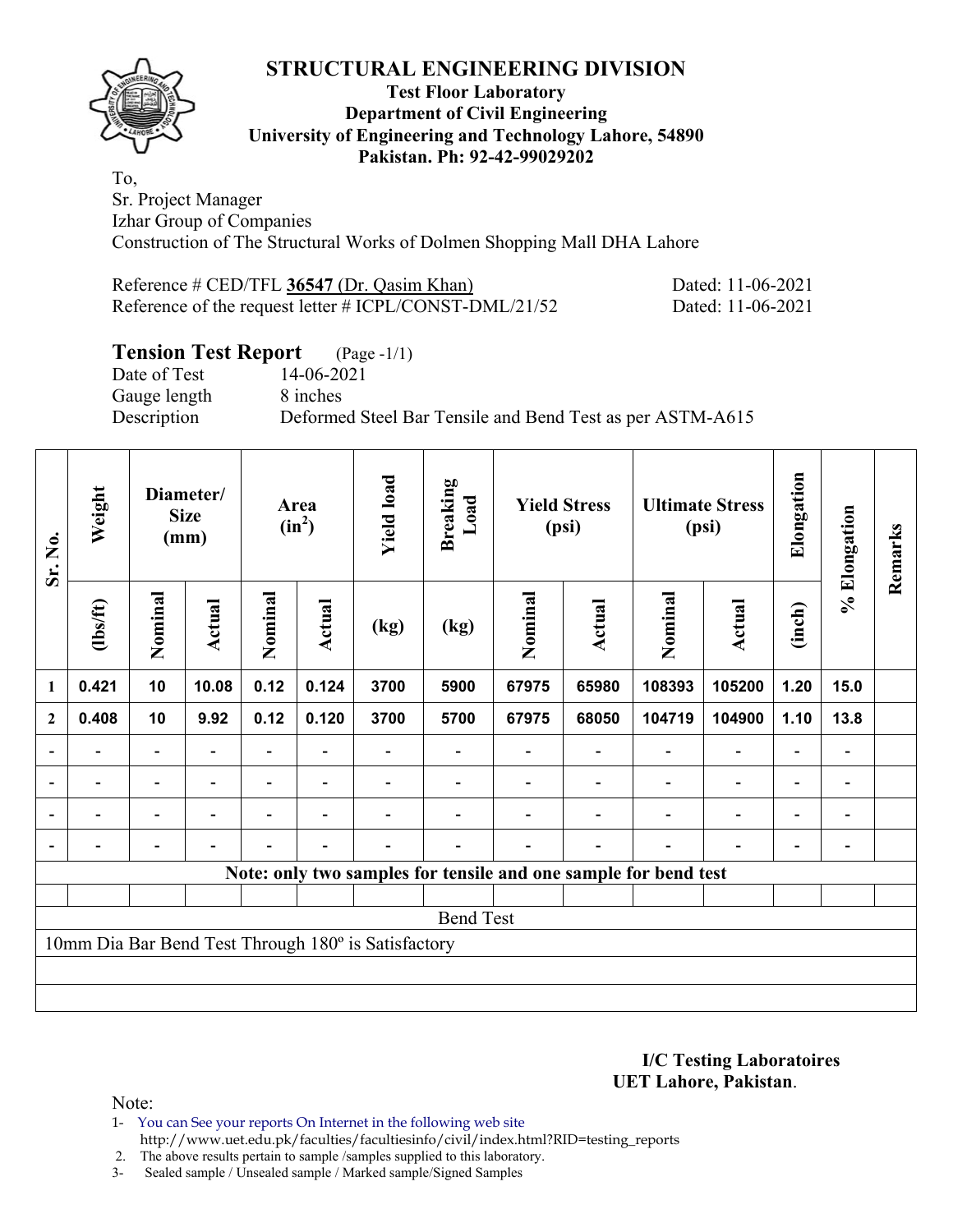

#### **Test Floor Laboratory Department of Civil Engineering University of Engineering and Technology Lahore, 54890 Pakistan. Ph: 92-42-99029202**

To, Manager Construction Orient Electronics (Pvt) Ltd Construction of Orient Square Hotel Tower Johar Town

Reference # CED/TFL **36548** (Dr. Qasim Khan) Dated: 11-06-2021 Reference of the request letter # OSH-SO/UET/KamranSteelTest/100621-18Dated: 10-06-2021

### **Tension Test Report** (Page -1/1)

Gauge length 8 inches

Date of Test 14-06-2021 Description Deformed Steel Bar Tensile and Bend Test as per ASTM-A615

| Sr. No.        | Weight   |                          | Diameter/<br><b>Size</b><br>(mm) |                          | <b>Yield load</b><br><b>Breaking</b><br>Load<br><b>Yield Stress</b><br>Area<br>$(in^2)$<br>(psi) |                                                     |                  |         | <b>Ultimate Stress</b><br>(psi)                                 | Elongation               | % Elongation             | Remarks                      |                              |  |
|----------------|----------|--------------------------|----------------------------------|--------------------------|--------------------------------------------------------------------------------------------------|-----------------------------------------------------|------------------|---------|-----------------------------------------------------------------|--------------------------|--------------------------|------------------------------|------------------------------|--|
|                | (1bs/ft) | Nominal                  | Actual                           | Nominal                  | <b>Actual</b>                                                                                    | (kg)                                                | (kg)             | Nominal | Actual                                                          | Nominal                  | Actual                   | (inch)                       |                              |  |
| $\mathbf{1}$   | 0.400    | 10                       | 9.83                             | 0.12                     | 0.118                                                                                            | 3500                                                | 5000             | 64301   | 65620                                                           | 91858                    | 93800                    | 1.50                         | 18.8                         |  |
| $\mathbf{2}$   | 0.409    | 10                       | 9.94                             | 0.12                     | 0.120                                                                                            | 3300                                                | 4800             | 60627   | 60460                                                           | 88184                    | 88000                    | 1.60                         | 20.0                         |  |
| $\overline{a}$ |          | $\overline{\phantom{0}}$ |                                  |                          |                                                                                                  |                                                     |                  |         |                                                                 |                          | $\overline{a}$           | $\qquad \qquad \blacksquare$ |                              |  |
| $\blacksquare$ | Ξ.       | $\overline{\phantom{a}}$ | $\blacksquare$                   | $\overline{\phantom{0}}$ | $\overline{\phantom{a}}$                                                                         |                                                     |                  |         |                                                                 | $\overline{\phantom{a}}$ | $\blacksquare$           | $\overline{\phantom{0}}$     | $\blacksquare$               |  |
|                | -        | Ξ.                       | $\blacksquare$                   | $\overline{\phantom{0}}$ | $\overline{\phantom{0}}$                                                                         |                                                     |                  |         |                                                                 | $\blacksquare$           | $\overline{a}$           | -                            | $\qquad \qquad \blacksquare$ |  |
|                |          | Ξ.                       |                                  |                          | $\overline{\phantom{a}}$                                                                         |                                                     |                  |         |                                                                 |                          | $\overline{\phantom{0}}$ | $\overline{\phantom{0}}$     | $\qquad \qquad \blacksquare$ |  |
|                |          |                          |                                  |                          |                                                                                                  |                                                     |                  |         | Note: only two samples for tensile and one sample for bend test |                          |                          |                              |                              |  |
|                |          |                          |                                  |                          |                                                                                                  |                                                     |                  |         |                                                                 |                          |                          |                              |                              |  |
|                |          |                          |                                  |                          |                                                                                                  |                                                     | <b>Bend Test</b> |         |                                                                 |                          |                          |                              |                              |  |
|                |          |                          |                                  |                          |                                                                                                  | 10mm Dia Bar Bend Test Through 180° is Satisfactory |                  |         |                                                                 |                          |                          |                              |                              |  |
|                |          |                          |                                  |                          |                                                                                                  |                                                     |                  |         |                                                                 |                          |                          |                              |                              |  |
|                |          |                          |                                  |                          |                                                                                                  |                                                     |                  |         |                                                                 |                          |                          |                              |                              |  |

**I/C Testing Laboratoires UET Lahore, Pakistan**.

Note:

1- You can See your reports On Internet in the following web site http://www.uet.edu.pk/faculties/facultiesinfo/civil/index.html?RID=testing\_reports

2. The above results pertain to sample /samples supplied to this laboratory.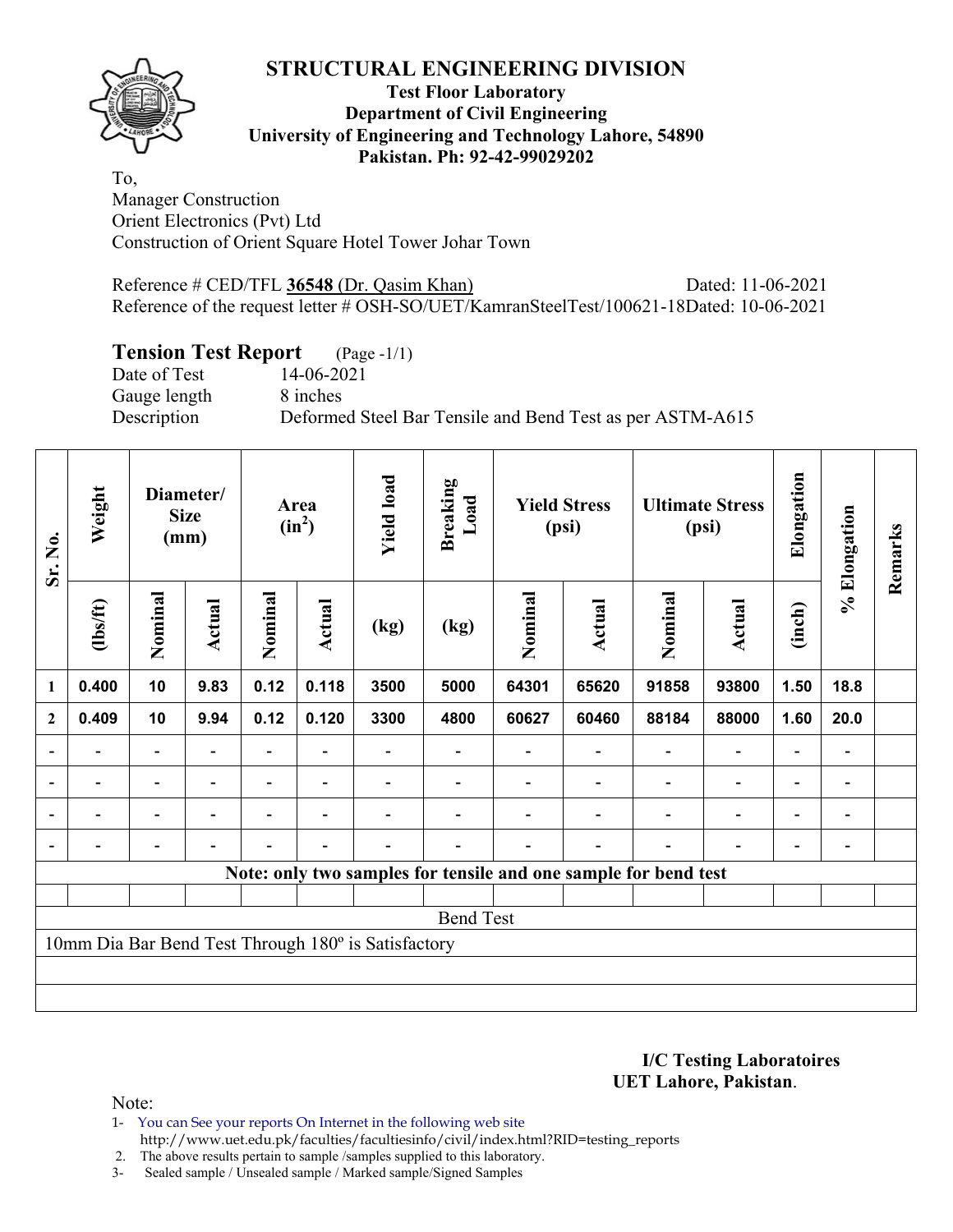

**Test Floor Laboratory Department of Civil Engineering University of Engineering and Technology Lahore, 54890 Pakistan. Ph: 92-42-99029202** 

To, Babar Hassan SE (WASO), GINUM Pakistan Atomic Energy Commission

Reference # CED/TFL 36549 (Dr. Qasim Khan) Dated: 11-06-2021 Reference of the request letter # Nil Dated: 10-04-2021

#### **Tension Test Report** (Page -1/1) Date of Test 14-06-2021

Gauge length 8 inches

Description Deformed Steel Bar Tensile and Bend Test as per ASTM-A615

| Sr. No.        | Weight                                        |                              | Diameter/<br><b>Size</b> |         | Area<br>$(in^2)$         | <b>Yield load</b>        | <b>Breaking</b><br>Load                                         |         | <b>Yield Stress</b><br>(psi) |                          | <b>Ultimate Stress</b><br>(psi) | Elongation               | % Elongation                 | Remarks                |
|----------------|-----------------------------------------------|------------------------------|--------------------------|---------|--------------------------|--------------------------|-----------------------------------------------------------------|---------|------------------------------|--------------------------|---------------------------------|--------------------------|------------------------------|------------------------|
|                | $\frac{2}{10}$                                | Nominal<br>$(\#)$            | Actual<br>(inch)         | Nominal | Actual                   | (kg)                     | (kg)                                                            | Nominal | <b>Actual</b>                | Nominal                  | <b>Actual</b>                   | (inch)                   |                              |                        |
| 1              | 0.395                                         | $\mathbf{3}$                 | 0.385                    | 0.11    | 0.116                    | 3500                     | 4700                                                            | 70200   | 66400                        | 94200                    | 89200                           | 1.10                     | 13.8                         |                        |
| $\mathbf{2}$   | 0.380                                         | $\mathbf{3}$                 | 0.377                    | 0.11    | 0.112                    | 3500                     | 4500                                                            | 70200   | 69030                        | 90200                    | 88800                           | 0.90                     | 11.3                         | Kamran<br><b>Steel</b> |
|                |                                               | $\overline{\phantom{0}}$     |                          |         |                          |                          |                                                                 |         |                              |                          | $\overline{\phantom{a}}$        | $\overline{\phantom{0}}$ |                              |                        |
| $\overline{a}$ | -                                             | $\overline{\phantom{a}}$     |                          |         | $\overline{\phantom{a}}$ |                          |                                                                 |         |                              | $\overline{\phantom{0}}$ | $\overline{\phantom{a}}$        | Ξ.                       | $\qquad \qquad \blacksquare$ |                        |
| $\overline{a}$ |                                               | $\overline{\phantom{a}}$     | $\overline{\phantom{0}}$ |         | $\blacksquare$           |                          |                                                                 |         | ۰                            | $\overline{\phantom{0}}$ | $\overline{\phantom{a}}$        | $\overline{\phantom{a}}$ | $\overline{\phantom{a}}$     |                        |
|                | $\overline{\phantom{0}}$                      | $\qquad \qquad \blacksquare$ |                          | ۳       | $\blacksquare$           | $\overline{\phantom{0}}$ |                                                                 |         | $\overline{\phantom{0}}$     | $\overline{\phantom{0}}$ | $\overline{\phantom{a}}$        | $\overline{\phantom{a}}$ | $\overline{\phantom{a}}$     |                        |
|                |                                               |                              |                          |         |                          |                          | Note: only two samples for tensile and one sample for bend test |         |                              |                          |                                 |                          |                              |                        |
|                |                                               |                              |                          |         |                          |                          |                                                                 |         |                              |                          |                                 |                          |                              |                        |
|                |                                               |                              |                          |         |                          |                          | <b>Bend Test</b>                                                |         |                              |                          |                                 |                          |                              |                        |
|                | #3 Bar Bend Test Through 180° is Satisfactory |                              |                          |         |                          |                          |                                                                 |         |                              |                          |                                 |                          |                              |                        |
|                |                                               |                              |                          |         |                          |                          |                                                                 |         |                              |                          |                                 |                          |                              |                        |
|                |                                               |                              |                          |         |                          |                          |                                                                 |         |                              |                          |                                 |                          |                              |                        |

**I/C Testing Laboratoires UET Lahore, Pakistan**.

Note:

1- You can See your reports On Internet in the following web site http://www.uet.edu.pk/faculties/facultiesinfo/civil/index.html?RID=testing\_reports

2. The above results pertain to sample /samples supplied to this laboratory.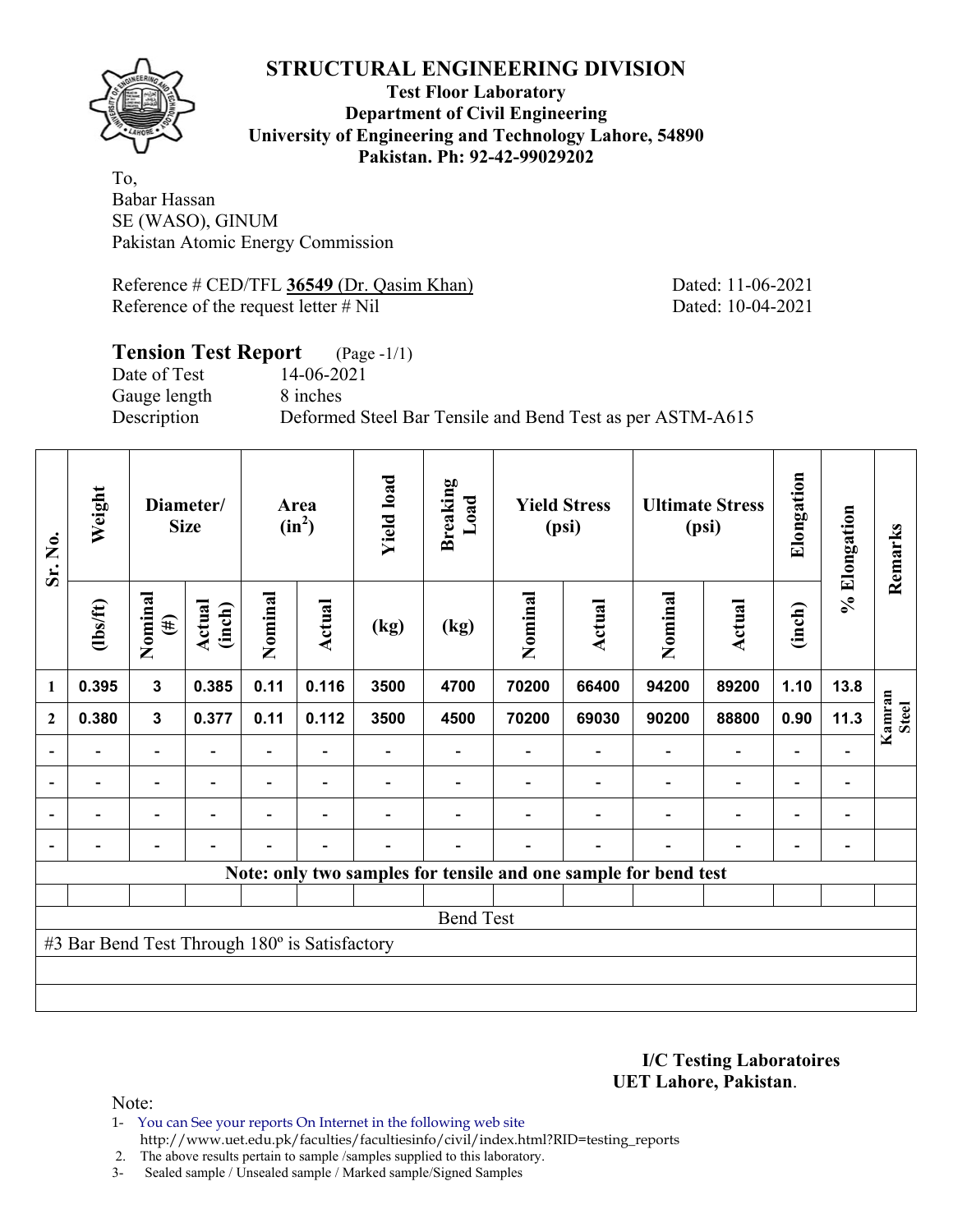

#### **Test Floor Laboratory Department of Civil Engineering University of Engineering and Technology Lahore, 54890 Pakistan. Ph: 92-42-99029202**

To,

Deputy Project Manager

CCCE - ETERN – AL HUSSAIN

Procurement of Plant, Design, Supply, Civil Works, Installation, Testing & Commisioning of New 132 kV Grid Station at Nag and Addition of New 132 kV Line Bays at Gawadar Old, Pasni, Hoshab, Turabat, Panjgoor, Basima and Nal Existing Grid Station on Turkey Basis, for Interconnection of Isolated Gawadar/ Makran Area with National Grid System of Pakistan

Reference # CED/TFL **36552** (Dr. Qasim Khan) Dated: 11-06-2021 Reference of the request letter # CCCE-ETERN-AL HUSSAIN/IGM/NGS-LOT # II/2413-15 Dated: 10-06-2021

# **Tension Test Report** (Page -1/1)

Date of Test 14-06-2021

Gauge length 8 inches

Description Deformed Steel Bar Tensile and Bend Test as per ASTM-A615

| Sr. No.                  | Weight                                          |         | <b>Yield load</b><br><b>Breaking</b><br>Diameter/<br>Load<br><b>Yield Stress</b><br>Area<br><b>Size</b><br>$(in^2)$<br>(psi)<br>(mm) |         |               |                                                 | <b>Ultimate Stress</b><br>(psi) | Elongation | % Elongation                                                      | Remarks |               |                          |      |                                  |
|--------------------------|-------------------------------------------------|---------|--------------------------------------------------------------------------------------------------------------------------------------|---------|---------------|-------------------------------------------------|---------------------------------|------------|-------------------------------------------------------------------|---------|---------------|--------------------------|------|----------------------------------|
|                          | $\frac{2}{10}$                                  | Nominal | Actual                                                                                                                               | Nominal | <b>Actual</b> | (kg)                                            | (kg)                            | Nominal    | Actual                                                            | Nominal | <b>Actual</b> | (inch)                   |      |                                  |
| 1                        | 0.415                                           | 10      | 10.01                                                                                                                                | 0.12    | 0.122         | 3900                                            | 5300                            | 71650      | 70520                                                             | 97370   | 95900         | 1.00                     | 12.5 | Madina<br>Steel<br>$\frac{1}{2}$ |
| $\overline{2}$           | 0.412                                           | 10      | 9.97                                                                                                                                 | 0.12    | 0.121         | 3900                                            | 5200                            | 71650      | 71030                                                             | 95533   | 94800         | 0.90                     | 11.3 |                                  |
| 3                        | 0.413                                           | 10      | 9.99                                                                                                                                 | 0.12    | 0.122         | 3900                                            | 5300                            | 71650      | 70750                                                             | 97370   | 96200         | 1.40                     | 17.5 | Union<br>Steel`                  |
| $\overline{\mathbf{4}}$  | 0.414                                           | 10      | 9.99                                                                                                                                 | 0.12    | 0.122         | 3900                                            | 5300                            | 71650      | 70700                                                             | 97370   | 96100         | 1.30                     | 16.3 |                                  |
| $\overline{\phantom{a}}$ |                                                 |         |                                                                                                                                      |         |               |                                                 |                                 |            |                                                                   |         |               | $\overline{\phantom{0}}$ |      |                                  |
|                          |                                                 |         |                                                                                                                                      |         |               |                                                 |                                 |            |                                                                   |         |               |                          |      |                                  |
|                          |                                                 |         |                                                                                                                                      |         |               |                                                 |                                 |            | Note: only four samples for tensile and two samples for bend test |         |               |                          |      |                                  |
|                          |                                                 |         |                                                                                                                                      |         |               |                                                 |                                 |            |                                                                   |         |               |                          |      |                                  |
| <b>Bend Test</b>         |                                                 |         |                                                                                                                                      |         |               |                                                 |                                 |            |                                                                   |         |               |                          |      |                                  |
|                          | 10mm Bar Bend Test Through 180° is Satisfactory |         |                                                                                                                                      |         |               |                                                 |                                 |            |                                                                   |         |               |                          |      |                                  |
|                          |                                                 |         |                                                                                                                                      |         |               | 10mm Bar Bend Test Through 180° is Satisfactory |                                 |            |                                                                   |         |               |                          |      |                                  |
|                          |                                                 |         |                                                                                                                                      |         |               |                                                 |                                 |            |                                                                   |         |               |                          |      |                                  |

Witness by Ahsan Majeed (Civil Engineer)

**I/C Testing Laboratoires UET Lahore, Pakistan**.

Note:

1- You can See your reports On Internet in the following web site http://www.uet.edu.pk/faculties/facultiesinfo/civil/index.html?RID=testing\_reports

2. The above results pertain to sample /samples supplied to this laboratory.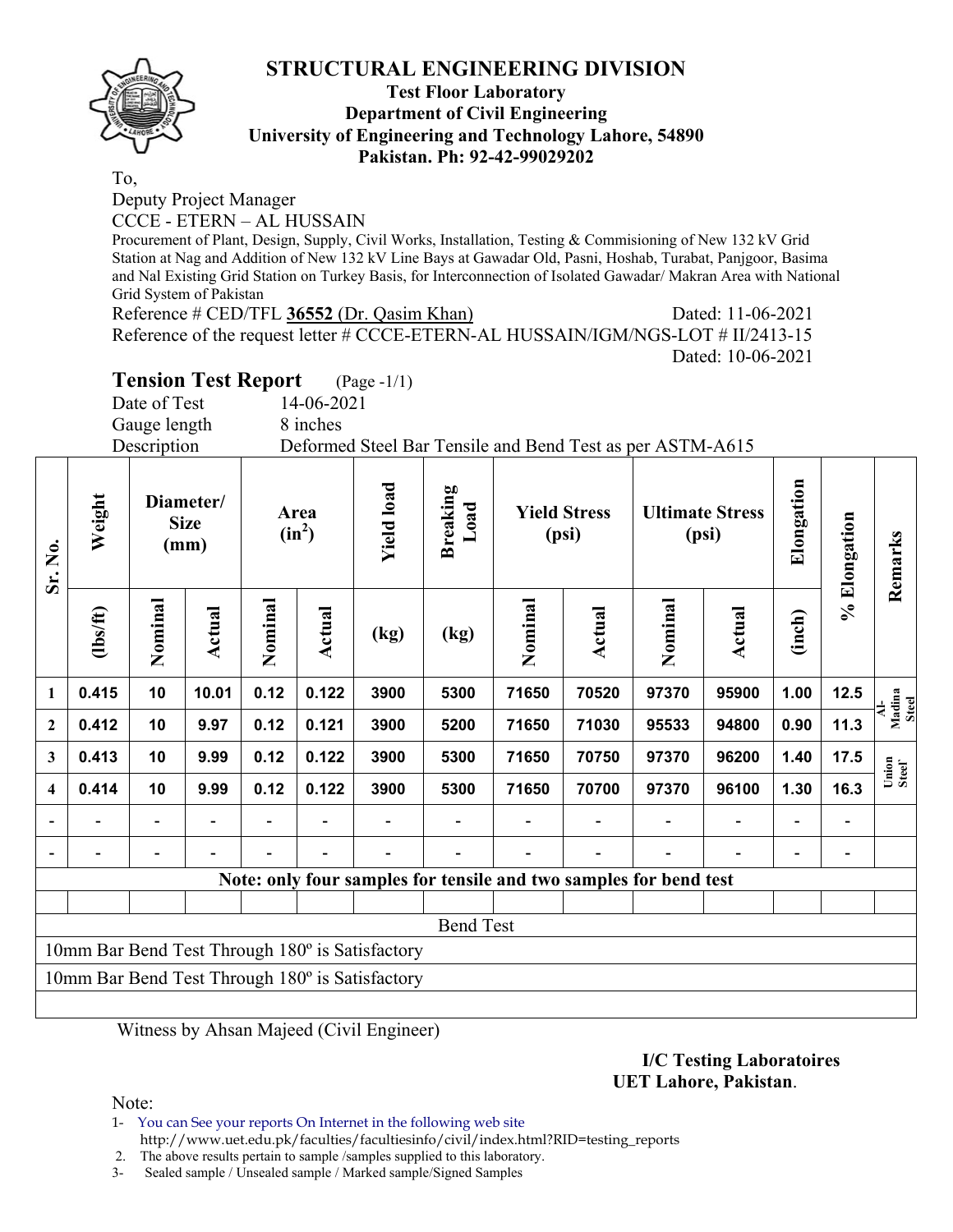

#### **Test Floor Laboratory Department of Civil Engineering University of Engineering and Technology Lahore, 54890 Pakistan. Ph: 92-42-99029202**

To, Civil Engineer Mids Safety Construction of Ring Spinning Building at Shahbaz Garments Pvt Ltd, Faisalabad

Reference # CED/TFL **36553** (Dr. Qasim Khan) Dated: 11-06-2021 Reference of the request letter # UET/01/2021 Dated: 11-06-2021

### **Tension Test Report** (Page -1/1)

Date of Test 14-06-2021 Gauge length 8 inches

Description Deformed Steel Bar Tensile and Bend Test as per ASTM-A615

| Sr. No.        | Weight         |                          | Diameter/<br><b>Size</b><br>(mm) |         | Area<br>$(in^2)$         | <b>Yield load</b>                                   | <b>Breaking</b><br>Load                                        |         | <b>Yield Stress</b><br>(psi) |         | <b>Ultimate Stress</b><br>(psi) | Elongation               | % Elongation   | Remarks |
|----------------|----------------|--------------------------|----------------------------------|---------|--------------------------|-----------------------------------------------------|----------------------------------------------------------------|---------|------------------------------|---------|---------------------------------|--------------------------|----------------|---------|
|                | (1bs/ft)       | Nominal                  | Actual                           | Nominal | Actual                   | (kg)                                                | (kg)                                                           | Nominal | <b>Actual</b>                | Nominal | Actual                          | (inch)                   |                |         |
| 1              | 0.409          | 10                       | 9.94                             | 0.12    | 0.120                    | 4200                                                | 5200                                                           | 77161   | 77040                        | 95533   | 95400                           | 0.80                     | 10.0           |         |
|                |                |                          |                                  |         |                          |                                                     |                                                                |         |                              |         | $\overline{\phantom{0}}$        | $\overline{\phantom{0}}$ |                |         |
|                |                | $\overline{\phantom{0}}$ |                                  |         |                          |                                                     |                                                                |         |                              |         | $\overline{\phantom{0}}$        | $\overline{\phantom{0}}$ |                |         |
| $\blacksquare$ |                | $\overline{\phantom{a}}$ | $\overline{\phantom{a}}$         |         | $\overline{\phantom{a}}$ |                                                     |                                                                |         |                              |         | $\overline{\phantom{a}}$        | Ξ.                       | $\blacksquare$ |         |
|                | $\blacksquare$ | $\overline{\phantom{0}}$ |                                  |         | ۰                        |                                                     |                                                                |         |                              |         | $\overline{\phantom{a}}$        | $\overline{\phantom{0}}$ | $\blacksquare$ |         |
|                |                | $\overline{\phantom{0}}$ |                                  |         | $\blacksquare$           |                                                     |                                                                |         | $\blacksquare$               |         | $\overline{\phantom{a}}$        | $\blacksquare$           | $\blacksquare$ |         |
|                |                |                          |                                  |         |                          |                                                     | Note: only one sample for tensile and one sample for bend test |         |                              |         |                                 |                          |                |         |
|                |                |                          |                                  |         |                          |                                                     |                                                                |         |                              |         |                                 |                          |                |         |
|                |                |                          |                                  |         |                          |                                                     | <b>Bend Test</b>                                               |         |                              |         |                                 |                          |                |         |
|                |                |                          |                                  |         |                          | 10mm Dia Bar Bend Test Through 180° is Satisfactory |                                                                |         |                              |         |                                 |                          |                |         |
|                |                |                          |                                  |         |                          |                                                     |                                                                |         |                              |         |                                 |                          |                |         |
|                |                |                          |                                  |         |                          |                                                     |                                                                |         |                              |         |                                 |                          |                |         |

#### **I/C Testing Laboratoires UET Lahore, Pakistan**.

Note:

1- You can See your reports On Internet in the following web site http://www.uet.edu.pk/faculties/facultiesinfo/civil/index.html?RID=testing\_reports

2. The above results pertain to sample /samples supplied to this laboratory.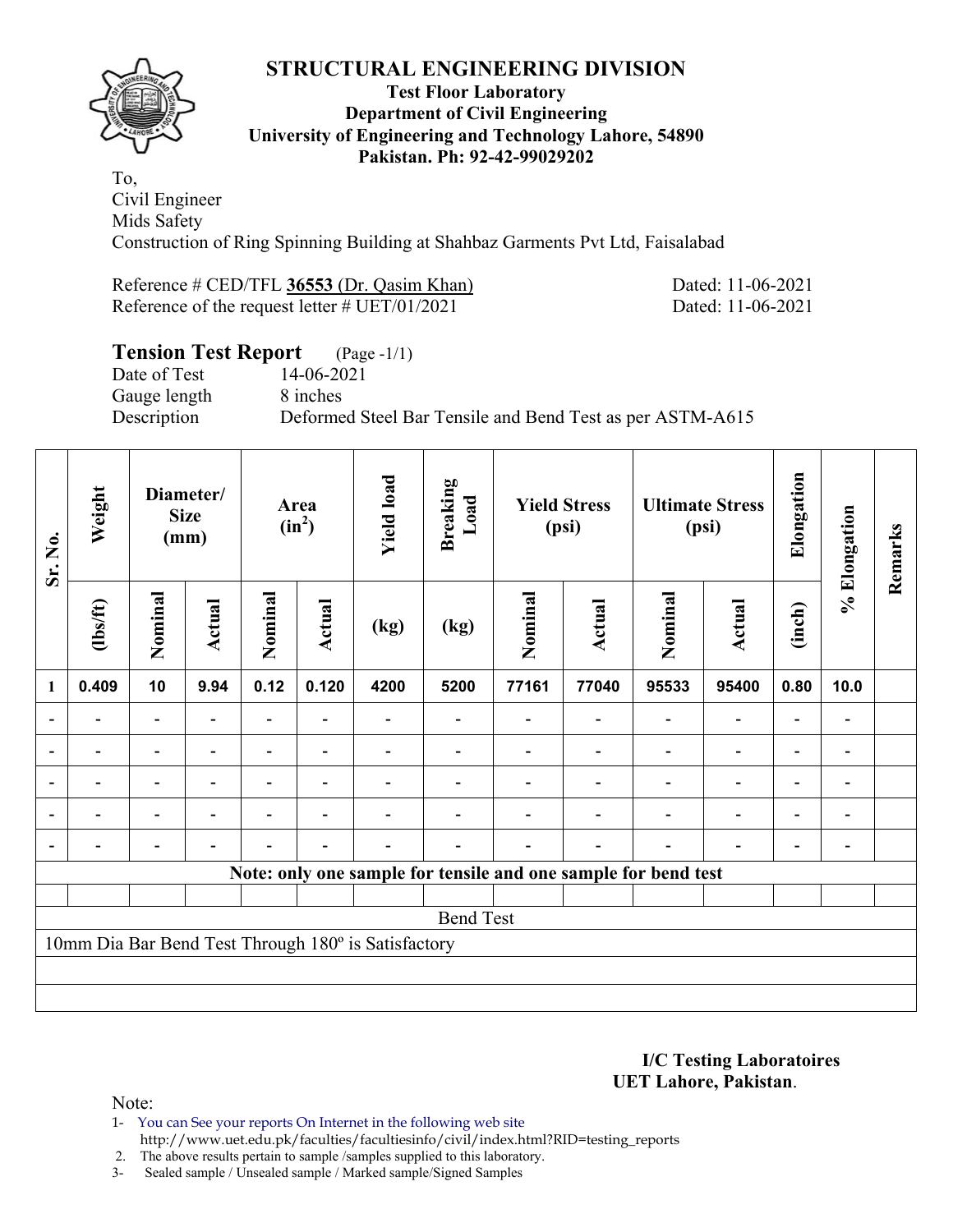

#### **Test Floor Laboratory Department of Civil Engineering University of Engineering and Technology Lahore, 54890 Pakistan. Ph: 92-42-99029202**

To, Sub Divisional Officer Buildings Sub Division No. 9 Lahore (Provincial Police Line of Punjab Highway Patrol at Jia Bagga, Lahore)

Reference # CED/TFL 36554 (Dr. Qasim Khan) Dated: 11-06-2021 Reference of the request letter  $\# 137/9^{\text{th}}$  Dated: 26-04-2021

## **Tension Test Report** (Page -1/1) Date of Test 14-06-2021 Gauge length 8 inches Description Deformed Steel Bar Tensile Test as per ASTM-A615

| Sr. No.                  | Weight                   |                          | Diameter/<br><b>Size</b><br>(inch) |                              | Area<br>$(in^2)$         | <b>Yield load</b> | <b>Breaking</b><br>Load                 |                          | <b>Yield Stress</b><br>(psi) |                          | <b>Ultimate Stress</b><br>(psi) | Elongation               | % Elongation             | Remarks |
|--------------------------|--------------------------|--------------------------|------------------------------------|------------------------------|--------------------------|-------------------|-----------------------------------------|--------------------------|------------------------------|--------------------------|---------------------------------|--------------------------|--------------------------|---------|
|                          | $\frac{2}{10}$           | Nominal                  | <b>Actual</b>                      | Nominal                      | Actual                   | (kg)              | (kg)                                    | Nominal                  | <b>Actual</b>                | Nominal                  | <b>Actual</b>                   | (inch)                   |                          |         |
| $\mathbf{1}$             | 0.372                    | 3/8                      | 0.373                              | 0.11                         | 0.109                    | 3500              | 4800                                    | 70200                    | 70460                        | 96200                    | 96700                           | 1.00                     | 12.5                     |         |
| $\boldsymbol{2}$         | 0.373                    | 3/8                      | 0.373                              | 0.11                         | 0.110                    | 3500              | 4850                                    | 70200                    | 70420                        | 97200                    | 97600                           | 1.00                     | 12.5                     |         |
| $\overline{\phantom{a}}$ | $\overline{\phantom{0}}$ | $\blacksquare$           | $\blacksquare$                     | $\qquad \qquad \blacksquare$ | $\overline{\phantom{a}}$ | -                 | $\blacksquare$                          | $\blacksquare$           | $\overline{\phantom{a}}$     | $\overline{\phantom{a}}$ | $\overline{\phantom{a}}$        | $\blacksquare$           | $\overline{\phantom{a}}$ |         |
| $\overline{a}$           |                          | $\overline{\phantom{0}}$ |                                    | $\overline{\phantom{0}}$     | ٠                        |                   |                                         |                          | $\overline{\phantom{0}}$     | $\overline{\phantom{0}}$ | $\overline{\phantom{a}}$        | $\overline{\phantom{0}}$ | $\blacksquare$           |         |
| $\overline{\phantom{a}}$ | -                        | $\blacksquare$           | $\blacksquare$                     | $\overline{\phantom{0}}$     | $\overline{\phantom{a}}$ |                   |                                         |                          | ۰                            | $\overline{\phantom{0}}$ | $\overline{\phantom{a}}$        | -                        | $\blacksquare$           |         |
| $\overline{\phantom{a}}$ | $\overline{\phantom{0}}$ | $\overline{\phantom{0}}$ | $\overline{\phantom{0}}$           | $\overline{\phantom{0}}$     | $\blacksquare$           |                   | $\overline{\phantom{0}}$                | $\overline{\phantom{0}}$ | $\overline{\phantom{0}}$     | $\overline{\phantom{0}}$ | $\overline{\phantom{a}}$        | $\blacksquare$           | $\overline{\phantom{a}}$ |         |
|                          |                          |                          |                                    |                              |                          |                   | Note: only two samples for tensile test |                          |                              |                          |                                 |                          |                          |         |
|                          |                          |                          |                                    |                              |                          |                   |                                         |                          |                              |                          |                                 |                          |                          |         |
|                          |                          |                          |                                    |                              |                          |                   | <b>Bend Test</b>                        |                          |                              |                          |                                 |                          |                          |         |
|                          |                          |                          |                                    |                              |                          |                   |                                         |                          |                              |                          |                                 |                          |                          |         |
|                          |                          |                          |                                    |                              |                          |                   |                                         |                          |                              |                          |                                 |                          |                          |         |
|                          |                          |                          |                                    |                              |                          |                   |                                         |                          |                              |                          |                                 |                          |                          |         |

**I/C Testing Laboratoires UET Lahore, Pakistan**.

Note:

- 1- You can See your reports On Internet in the following web site http://www.uet.edu.pk/faculties/facultiesinfo/civil/index.html?RID=testing\_reports
- 2. The above results pertain to sample /samples supplied to this laboratory.
- 3- Sealed sample / Unsealed sample / Marked sample/Signed Samples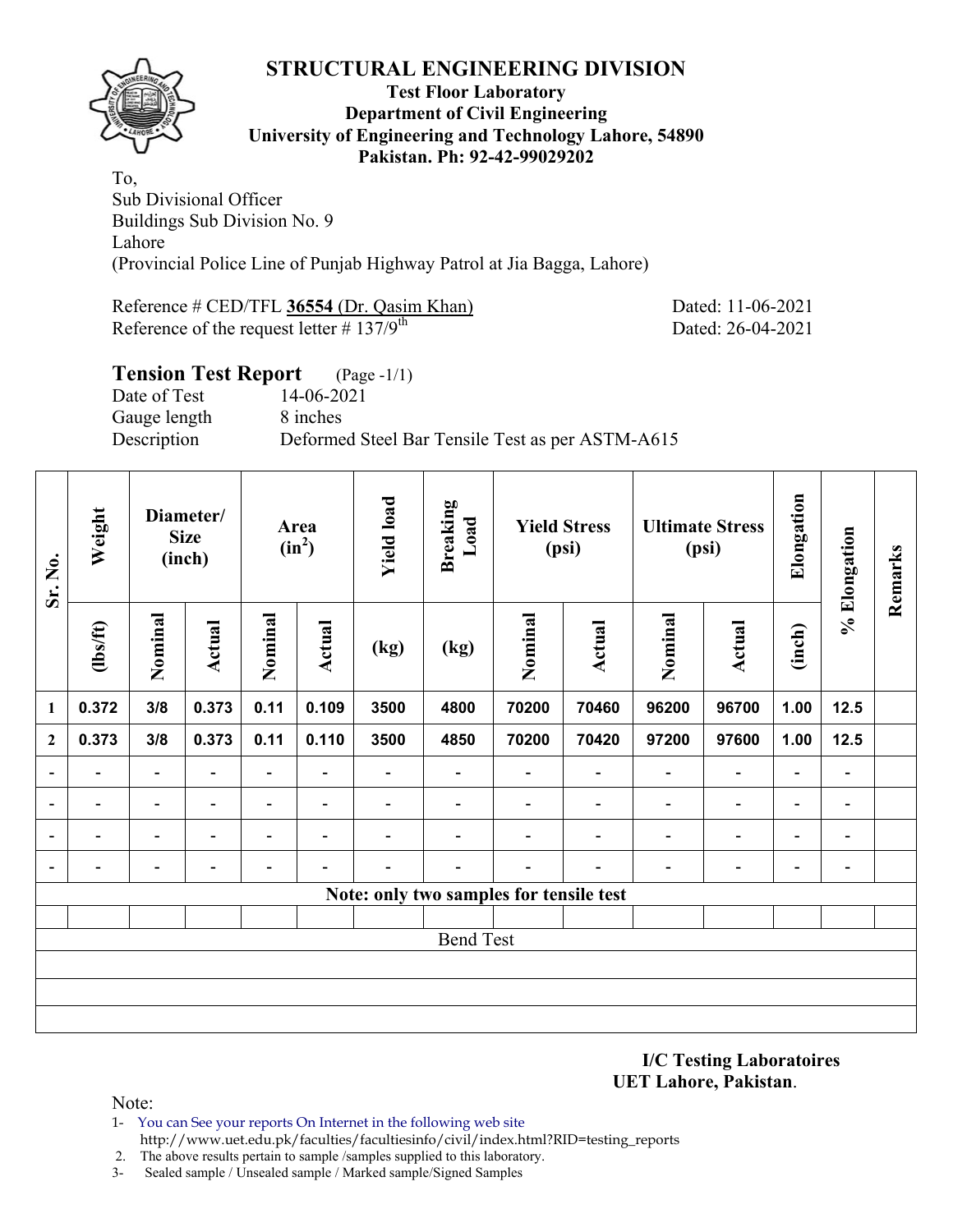

#### **Test Floor Laboratory Department of Civil Engineering University of Engineering and Technology Lahore, 54890 Pakistan. Ph: 92-42-99029202**

To, Project Manager Rizwan Associates Construction of Model Town Club at Model Town Lahore

Reference # CED/TFL **36555** (Dr. Qasim Khan) Dated: 11-06-2021 Reference of the request letter # UET/RA/SITE/02-21 Dated: 11-06-2021

### **Tension Test Report** (Page -1/1)

Date of Test 14-06-2021 Gauge length 8 inches

Description Deformed Steel Bar Tensile and Bend Test as per ASTM-A615

| Sr. No.        | Weight   |                          | Diameter/<br><b>Size</b><br>(inch) |                          | Area<br>$(in^2)$         | <b>Yield load</b>                                   | <b>Breaking</b><br>Load                                         |         | <b>Yield Stress</b><br>(psi) |                          | <b>Ultimate Stress</b><br>(psi) | Elongation               | % Elongation   | Remarks |
|----------------|----------|--------------------------|------------------------------------|--------------------------|--------------------------|-----------------------------------------------------|-----------------------------------------------------------------|---------|------------------------------|--------------------------|---------------------------------|--------------------------|----------------|---------|
|                | (1bs/ft) | Nominal                  | Actual                             | Nominal                  | Actual                   | (kg)                                                | (kg)                                                            | Nominal | Actual                       | Nominal                  | <b>Actual</b>                   | (inch)                   |                |         |
| $\mathbf{1}$   | 0.373    | 3/8                      | 0.374                              | 0.11                     | 0.110                    | 3100                                                | 4600                                                            | 62200   | 62270                        | 92200                    | 92400                           | 1.50                     | 18.8           |         |
| $\mathbf{2}$   | 0.374    | 3/8                      | 0.374                              | 0.11                     | 0.110                    | 3300                                                | 4600                                                            | 66200   | 66110                        | 92200                    | 92200                           | 1.40                     | 17.5           |         |
|                |          | $\overline{a}$           |                                    |                          |                          |                                                     |                                                                 |         |                              |                          | $\overline{a}$                  | -                        |                |         |
| $\blacksquare$ | Ξ.       | $\overline{\phantom{a}}$ | $\overline{\phantom{a}}$           | Ξ.                       | $\overline{\phantom{a}}$ |                                                     |                                                                 |         | $\overline{\phantom{a}}$     | $\blacksquare$           | $\overline{\phantom{a}}$        | $\overline{\phantom{a}}$ | $\blacksquare$ |         |
|                | Ξ.       | $\overline{\phantom{0}}$ | ۰                                  | $\blacksquare$           | $\blacksquare$           |                                                     |                                                                 |         |                              | $\overline{\phantom{0}}$ | $\overline{a}$                  | $\overline{\phantom{a}}$ | $\blacksquare$ |         |
| $\blacksquare$ |          | $\overline{\phantom{0}}$ | $\blacksquare$                     | $\overline{\phantom{0}}$ | $\blacksquare$           |                                                     |                                                                 |         | $\overline{\phantom{0}}$     | $\overline{\phantom{0}}$ | $\overline{a}$                  | $\overline{\phantom{0}}$ |                |         |
|                |          |                          |                                    |                          |                          |                                                     | Note: only two samples for tensile and one sample for bend test |         |                              |                          |                                 |                          |                |         |
|                |          |                          |                                    |                          |                          |                                                     |                                                                 |         |                              |                          |                                 |                          |                |         |
|                |          |                          |                                    |                          |                          |                                                     | <b>Bend Test</b>                                                |         |                              |                          |                                 |                          |                |         |
|                |          |                          |                                    |                          |                          | 3/8" Dia Bar Bend Test Through 180° is Satisfactory |                                                                 |         |                              |                          |                                 |                          |                |         |
|                |          |                          |                                    |                          |                          |                                                     |                                                                 |         |                              |                          |                                 |                          |                |         |
|                |          |                          |                                    |                          |                          |                                                     |                                                                 |         |                              |                          |                                 |                          |                |         |

**I/C Testing Laboratoires UET Lahore, Pakistan**.

Note:

1- You can See your reports On Internet in the following web site http://www.uet.edu.pk/faculties/facultiesinfo/civil/index.html?RID=testing\_reports

2. The above results pertain to sample /samples supplied to this laboratory.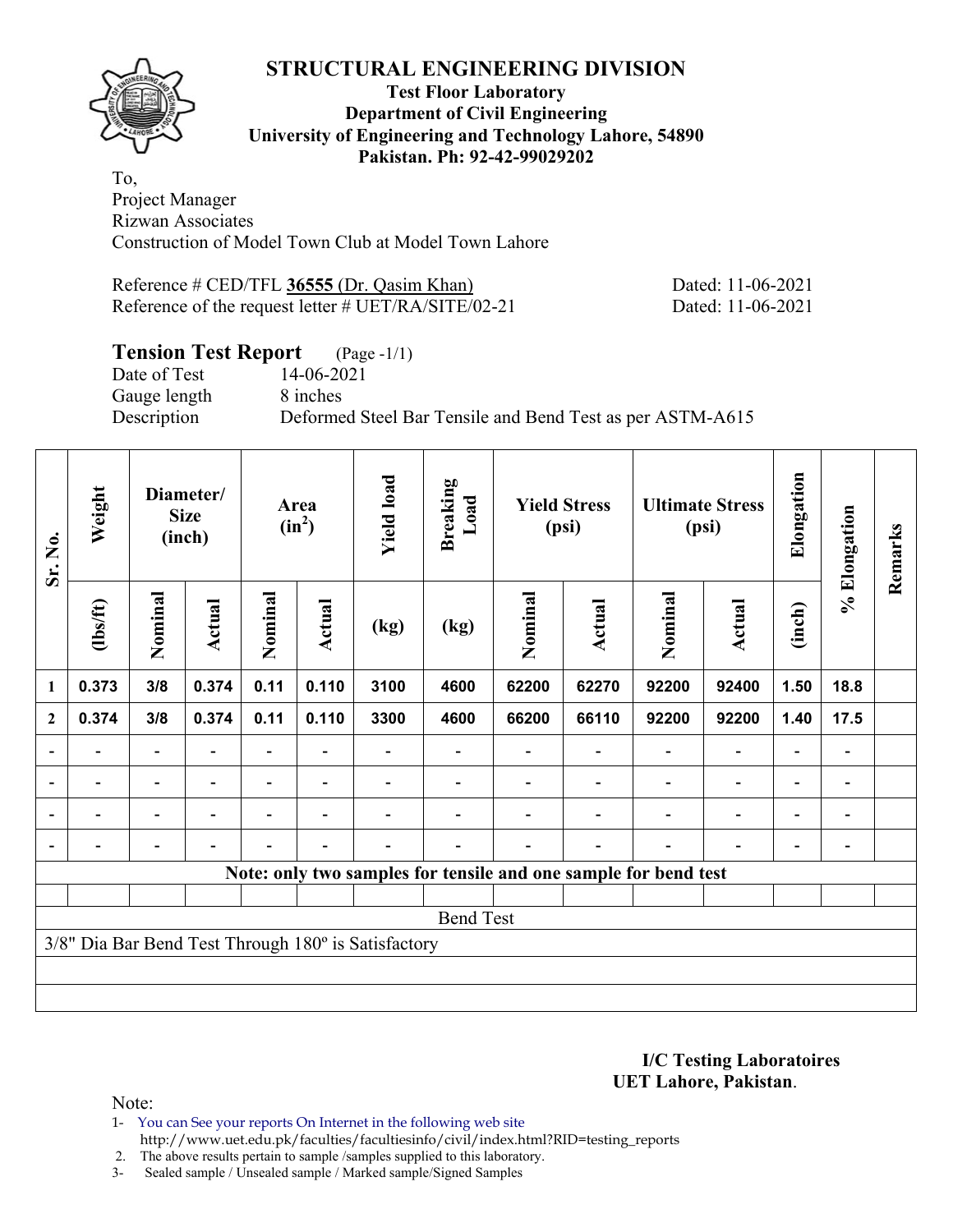

#### **Test Floor Laboratory Department of Civil Engineering University of Engineering and Technology Lahore, 54890 Pakistan. Ph: 92-42-99029202**

To, M. Muzzamal Aslam Ravians Construction WS # 2, Plot 35-A, Phase 1-A, M-3 Industrial City, Sahianwala, Faisalabad

Reference # CED/TFL **36556** (Dr. Qasim Khan) Dated: 11-06-2021 Reference of the request letter # RC/T/01 Dated: 11-06-2021

## **Tension Test Report** (Page -1/1) Date of Test 14-06-2021 Gauge length 8 inches Description Deformed Steel Bar Tensile and Bend Test as per ASTM-A615

| Sr. No.                  | Weight                   |                          | Diameter/<br><b>Size</b><br>(inch) | Area<br>$(in^2)$ |                          | <b>Yield load</b>                                   | <b>Breaking</b><br>Load |         | <b>Yield Stress</b><br>(psi)                                    |                          | <b>Ultimate Stress</b><br>(psi) | Elongation                   | % Elongation | Remarks |
|--------------------------|--------------------------|--------------------------|------------------------------------|------------------|--------------------------|-----------------------------------------------------|-------------------------|---------|-----------------------------------------------------------------|--------------------------|---------------------------------|------------------------------|--------------|---------|
|                          | $\frac{2}{10}$           | Nominal                  | Actual                             | Nominal          | <b>Actual</b>            | (kg)                                                | (kg)                    | Nominal | Actual                                                          | Nominal                  | <b>Actual</b>                   | (inch)                       |              |         |
| 1                        | 0.379                    | 3/8                      | 0.377                              | 0.11             | 0.111                    | 3100                                                | 4500                    | 62200   | 61360                                                           | 90200                    | 89100                           | 1.60                         | 20.0         |         |
| $\mathbf{2}$             | 0.377                    | 3/8                      | 0.376                              | 0.11             | 0.111                    | 3100                                                | 4500                    | 62200   | 61700                                                           | 90200                    | 89600                           | 1.50                         | 18.8         |         |
| $\overline{\phantom{0}}$ |                          |                          |                                    |                  |                          |                                                     |                         |         |                                                                 |                          |                                 |                              |              |         |
| $\overline{\phantom{a}}$ | $\overline{\phantom{0}}$ | $\overline{\phantom{0}}$ | $\overline{\phantom{0}}$           |                  | $\overline{\phantom{a}}$ |                                                     |                         |         |                                                                 | $\overline{\phantom{0}}$ | $\overline{\phantom{a}}$        | $\overline{\phantom{a}}$     | -            |         |
|                          | $\blacksquare$           | $\overline{\phantom{0}}$ | ۰                                  |                  | $\overline{\phantom{0}}$ |                                                     |                         |         |                                                                 |                          | $\overline{\phantom{0}}$        | $\qquad \qquad \blacksquare$ |              |         |
|                          |                          | $\overline{\phantom{0}}$ |                                    |                  | $\overline{\phantom{0}}$ |                                                     |                         |         |                                                                 |                          | $\overline{\phantom{0}}$        | $\blacksquare$               |              |         |
|                          |                          |                          |                                    |                  |                          |                                                     |                         |         | Note: only two samples for tensile and one sample for bend test |                          |                                 |                              |              |         |
|                          |                          |                          |                                    |                  |                          |                                                     |                         |         |                                                                 |                          |                                 |                              |              |         |
|                          |                          |                          |                                    |                  |                          |                                                     | <b>Bend Test</b>        |         |                                                                 |                          |                                 |                              |              |         |
|                          |                          |                          |                                    |                  |                          | 3/8" Dia Bar Bend Test Through 180° is Satisfactory |                         |         |                                                                 |                          |                                 |                              |              |         |
|                          |                          |                          |                                    |                  |                          |                                                     |                         |         |                                                                 |                          |                                 |                              |              |         |
|                          |                          |                          |                                    |                  |                          |                                                     |                         |         |                                                                 |                          |                                 |                              |              |         |

**I/C Testing Laboratoires UET Lahore, Pakistan**.

Note:

1- You can See your reports On Internet in the following web site http://www.uet.edu.pk/faculties/facultiesinfo/civil/index.html?RID=testing\_reports

2. The above results pertain to sample /samples supplied to this laboratory.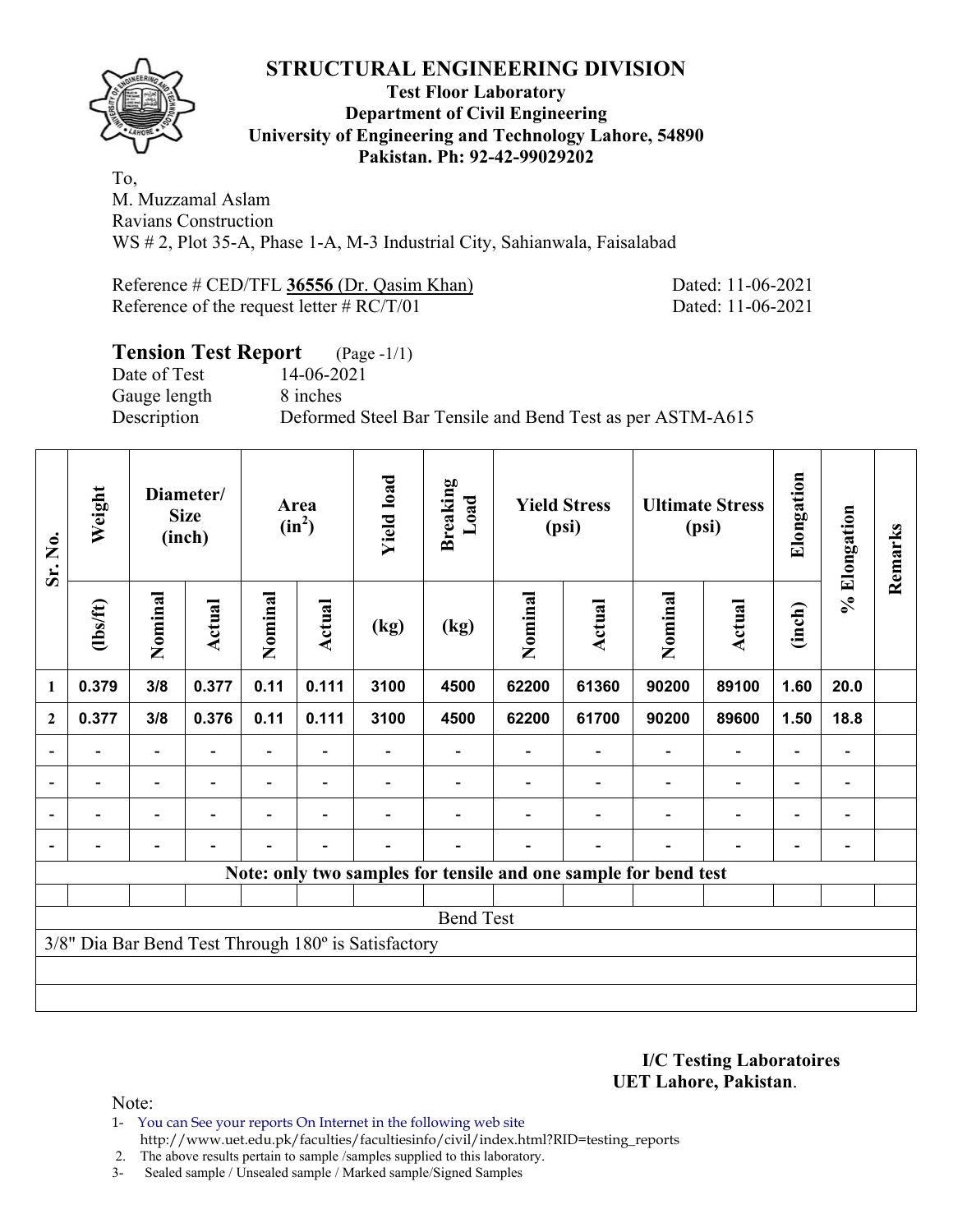

#### **Test Floor Laboratory Department of Civil Engineering University of Engineering and Technology Lahore, 54890 Pakistan. Ph: 92-42-99029202**

To, Senior Resident Engineer ACES Pvt Ltd Civil Infrastructure Works Sector-A, DHA Multan

| Reference $\#$ CED/TFL 36557 (Dr. Qasim Khan)        | Dated: 14-06-2021 |
|------------------------------------------------------|-------------------|
| Reference of the request letter # ACES/SEC-A/LAB/013 | Dated: 11-06-2021 |

### **Tension Test Report** (Page -1/1)

Date of Test 14-06-2021 Gauge length 8 inches

Description Deformed Steel Bar Tensile and Bend Test as per ASTM-A615

| Sr. No.                                                         | Weight   | Diameter/<br><b>Size</b><br>(mm) |                          | Area<br>$(in^2)$ |                          | <b>Yield load</b> | <b>Breaking</b><br>Load | <b>Yield Stress</b><br>(psi) |                          | <b>Ultimate Stress</b><br>(psi) |                          | Elongation               | % Elongation   | Remarks             |
|-----------------------------------------------------------------|----------|----------------------------------|--------------------------|------------------|--------------------------|-------------------|-------------------------|------------------------------|--------------------------|---------------------------------|--------------------------|--------------------------|----------------|---------------------|
|                                                                 | (1bs/ft) | Nominal                          | Actual                   | Nominal          | <b>Actual</b>            | (kg)              | (kg)                    | Nominal                      | Actual                   | Nominal                         | <b>Actual</b>            | (inch)                   |                |                     |
| $\mathbf{1}$                                                    | 0.383    | 10                               | 9.62                     | 0.12             | 0.113                    | 4200              | 5100                    | 77161                        | 82150                    | 93696                           | 99800                    | 1.00                     | 12.5           |                     |
| $\boldsymbol{2}$                                                | 0.384    | 10                               | 9.63                     | 0.12             | 0.113                    | 4100              | 5000                    | 75324                        | 80030                    | 91858                           | 97600                    | 0.90                     | 11.3           | <b>Amreli Steel</b> |
| $\overline{\phantom{a}}$                                        |          | $\overline{\phantom{a}}$         | $\overline{\phantom{0}}$ |                  |                          |                   |                         |                              | $\overline{\phantom{a}}$ | $\overline{\phantom{a}}$        | $\overline{\phantom{a}}$ | $\overline{\phantom{0}}$ |                |                     |
| $\blacksquare$                                                  | ٠        | $\blacksquare$                   | $\blacksquare$           | Ξ.               | $\blacksquare$           |                   |                         |                              |                          | $\blacksquare$                  | $\overline{a}$           | $\overline{\phantom{a}}$ | $\blacksquare$ |                     |
|                                                                 |          | $\blacksquare$                   |                          |                  | $\overline{\phantom{0}}$ |                   |                         |                              |                          | $\overline{\phantom{0}}$        | $\overline{a}$           | $\overline{a}$           |                |                     |
|                                                                 |          | $\overline{\phantom{0}}$         |                          |                  |                          |                   |                         |                              |                          |                                 | $\overline{\phantom{0}}$ | ۰                        |                |                     |
| Note: only two samples for tensile and one sample for bend test |          |                                  |                          |                  |                          |                   |                         |                              |                          |                                 |                          |                          |                |                     |
|                                                                 |          |                                  |                          |                  |                          |                   |                         |                              |                          |                                 |                          |                          |                |                     |
| <b>Bend Test</b>                                                |          |                                  |                          |                  |                          |                   |                         |                              |                          |                                 |                          |                          |                |                     |
| 10mm Dia Bar Bend Test Through 180° is Satisfactory             |          |                                  |                          |                  |                          |                   |                         |                              |                          |                                 |                          |                          |                |                     |
|                                                                 |          |                                  |                          |                  |                          |                   |                         |                              |                          |                                 |                          |                          |                |                     |
|                                                                 |          |                                  |                          |                  |                          |                   |                         |                              |                          |                                 |                          |                          |                |                     |

**I/C Testing Laboratoires UET Lahore, Pakistan**.

Note:

1- You can See your reports On Internet in the following web site http://www.uet.edu.pk/faculties/facultiesinfo/civil/index.html?RID=testing\_reports

2. The above results pertain to sample /samples supplied to this laboratory.